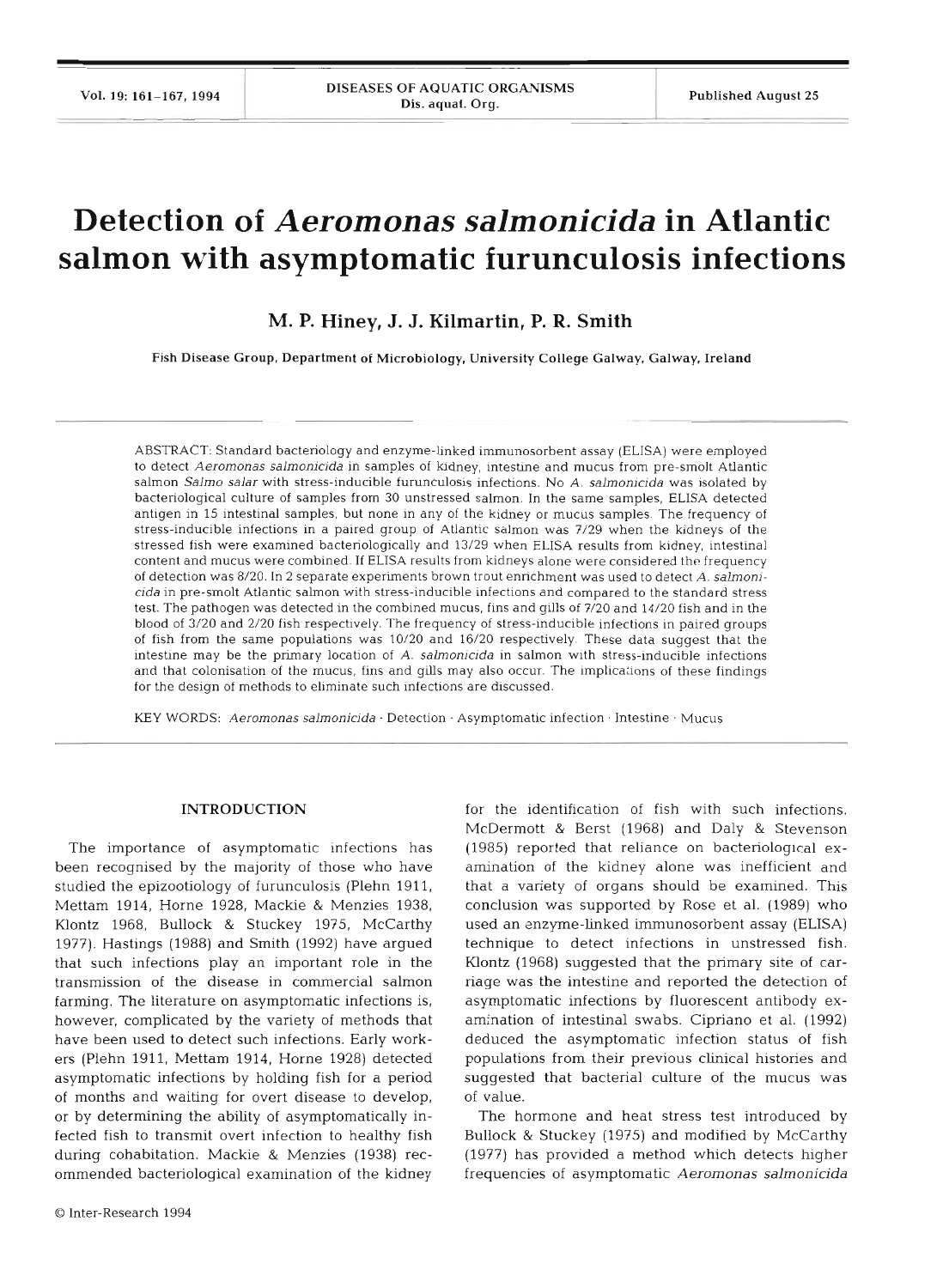infections than bacteriological methods (Bullock & Stuckey 1975, Scallan 1983). The epizootiological relevance of this test has been demonstrated by its application to the control of smolt transfers by commercial salmon farmers. This has resulted in effective control of the spread of furunculosis from fresh water hatcheries to uninfected sea farms (Smith 1992). The major limitation of the stress test is the length of time required to perform the test and the large number of fish that have to be sacrificed to generate a statistically significant result.

Different methods of detection of asymptomatic infections yield dfferent frequencies of infection (Bullock & Stuckey 1975, Scallan 1983, Rose et al. 1989). It is possible that the methods, in fact, detect different types of infection. Given this lack of a standard cx perimental definition, it is difficult to compare the observations of various investigators with respect to the suggested location of the pathogen.

McCarthy (1977) suggested that the most probable location of the pathogen in asymptomatically infected fish was the kidney and this is supported by the results of Rose et al. (1989). Using ELISA they presented evidence that the pathogen could most frequently be isolated from the kidney of asymptomatically infected fish and that intestinal samples were less frequently positive. Markwardt & Klontz (1989a), on the other hand, have developed a method of experimentally inducing asymptomatic infection with *Aeromonas salmonicida*  which assumes that the intestine is the only significant location of the pathogen in such infections. Cipriano et al. (1992) have recently suggested that the external mucus may also harbour the pathogen in asymptomatically infected fish.

The aim of this work was 2-fold. It was undertaken to obtain a quantitative comparison of the efficiency of ELISA and a novel method (the 'brown trout enrichment' method) with the epizootiologically validated stress test in detecting asymptomatic infections. The second aim was to investigate the location of the pathogen in asymptomatically infected fish in the light of the suggestions of Klontz (1968) and Cipriano et al. (1992).

#### **MATERIALS AND METHODS**

Fish holding facilities. Prior to the start of any experiments, all fish were held in 500 1 aerated tanks, at a stocking density of 3.0 to 3.6 kg  $\text{m}$ <sup>-3</sup> and at ambient temperature, for 3 d following transport to our fish holding facilities. This facility was supplied with carbon filtered, chlorinated water. No mortalities occurred in either salmon or brown trout populations during their initial **3** d holding periods.

Salmon. Pre-smolt Atlantic salmon *Salmo salar* L. used in all experiments in this study were obtained from a commercial hatchery with a documented history of furunculosis (Scallan 1983). Fish weight was 20 to 30 g. The hatchery population was free from clinical furunculosis during the experimental periods.

Brown trout. Brown trout *Salmo trutta* L. (weight range 20 to 30 g) were obtained from a hatchery with a furunculosis-free history. A sub-sample  $(n = 20)$ was tested for stress-inducible furunculosis (SIF) by a modified stress test prior to each experiment.

Modified stress test. For the purpose of these experiments a modification of the stress test of Mc-Carthy (1977) was used as described by Scallan & Smith (1984). Twenty to thirty fish were held individually in 4 l tanks (stocking density of 5 to 6 kg  $m^{-3}$ ) for 14 d at 18°C following intramuscular (i.m.) injection with prednisolone acetate. The kidneys of mortalities incurred during the test and survivors of the test were bacteriologically analysed for the presence of *Aeromonas salmonicida* on tryptone soya agar (TSA) and brain heart infusion agar (BHIA) supplied by Oxoid, England. These plates were incubated at 22°C for 72 h and any putative A. *salmonicida*  colonies were examined by the method of Drinan (1985).

Comparison of **ELISA,** bacteriology and stress test. Sixty pre-smolt salmon were removed from their holding tank and divided into 2 groups of 30 fish. The first group (A) was subjected to stress testing, while the second group (B) was sacrificed by overdosing with benzocaine (Sigma). Samples of the mucus layer, intestinal contents and kidney were taken from each individual salmon in group B. Mucus was obtained by gently passing a sterile scalpel along the operculum and lateral body surface of individual fish. Each salmon was then necropsied: the abdomen was opened using a sterile scalpel and the intestine was severed as close as possible to the anal region of the salmon. Using a sterile forceps the intestinal contents were gradually squeezed along the length of the posterior intestine and out at the severed end into a sterile plastic bottle. A portion of the kidney was also removed aseptically.

These samples were divided into two. One half of each sample was streaked directly onto TSA and BHIA, incubated at 22°C for 72 h and any putative *Aeromonas salmonicida* colonies were examined by the method of Drinan (1985). The second half of each individual sample (0.4 to 0.5 g) was placed in 10 m1 of antigen extraction buffer and analysed by ELISA according to the manufacturer's instructions, using a commercial kit specific for *A, salmonicida* (Stirling Diagnostics Ltd., Stirling, Scotland). This kit consists of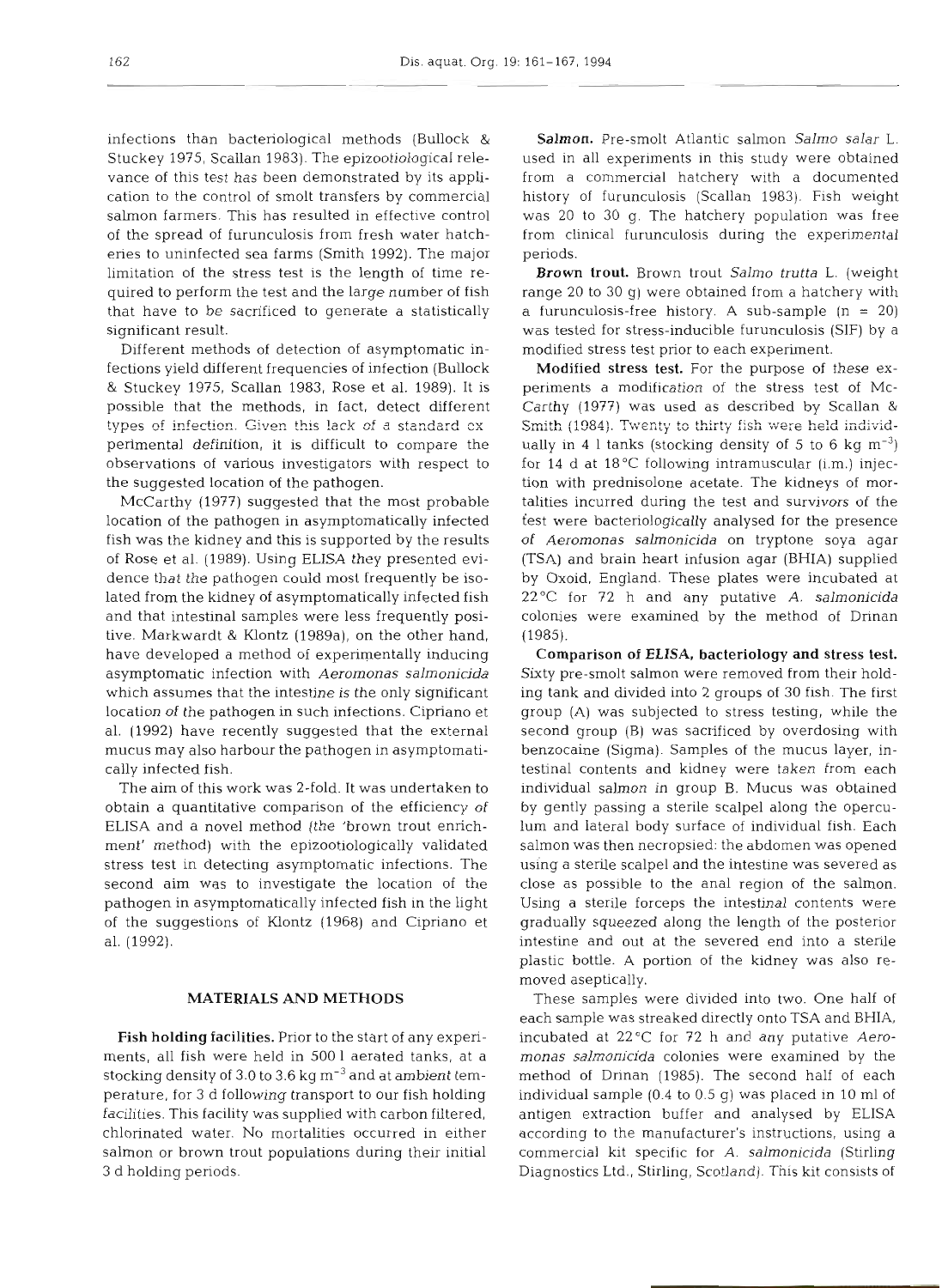sheep anti-A. salmonicida whole cell antibody as the capture reagent and sheep anti-A. salmonicida whole cell antibody conjugated to horseradish peroxidase as the detection reagent. The kit is designed to detect A. salmonicida in extracted kidney material. Optical density measurements of all samples were made on a Dynatech MR5000 plate reader. In all tests the negative control values were within the limits stipulated by the manufacturers. The lower limit of detection was  $1 \times 10^4$  colony-forming units (cfu) ml<sup>-1</sup>, equivalent to an optical density of 0.09 OD units. Thus, only samples giving an OD reading above this value were considered to be positive.

Comparison of brown trout enrichment, bacteriology and stress test. On 2 separate occasions 40 presmolt salmon, which had been acclimatised for 2 d following transport from the hatchery, were removed from their holding tank and divided into 2 groups of 20 fish. The first group (C) was stress tested, while the second group (D) was sampled as follows. Blood (1 ml) was drawn from the caudal vessel and samples of mucus, fins and gills were removed aseptically from each salmon. In addition, a loopful of kidney was obtained aseptically from each group D salmon for bacteriological examination.

Samples of mucus, fins, and gills from individual salmon were combined in sterile containers with 10 m1 of sterile phosphate-buffered saline (PBS) (Oxoid). Following thorough mixing on a vortex for 1 min, the supernatant was transferred to 15 m1 centrifuge tubes and spun at 5000 rpm for 15 min. The resulting pellet was re-suspended in 1 m1 of PBS. A loopful of each suspended pellet and of kidney were streaked onto TSA and BHIA, incubated at  $22^{\circ}$ C for 72 h, and any putative Aeromonas salmonicida colonies were examined by the method of Drinan (1985).

In preliminary experiments, the injection of the intestinal contents of salmon pre-smolts into brown trout was investigated. In all cases the injection proved fatal to the brown trout. Post mortem bacteriological examination of these fish yielded a complex microflora in the kidney. For these reasons, no injection of intestinal material was attempted in the experiments reported here.

A total of 40 paired samples (20 blood samples and 20 combined mucus, fins and gills suspensions) were collected from group D salmon. Forty individually held brown trout were injected intraperitoneally (i.p.) with either 0.1 m1 of combined mucus, fins and gills suspension  $(n = 20)$  or 0.1 ml blood  $(n = 20)$ . Each injected trout was held at 18°C for 14 d. The kidneys of **all**  stressed salmon mortalities (group C) and injected brown trout mortalities were examined by standard bacteriological methods on TSA and BHIA (Drinan 1985).

#### **RESULTS**

#### Comparison **of** ELISA, bacteriology and stress test

The results of the stress test administered to the 30 salmon in group A are shown in Table 1. One fish failed to survive the initial stress and was not examined further. The kidneys of the 7 fish that died during the test were examined bacteriologically. Aeromonas salmonicida was isolated from 5 of these fish. These fish also gave positive ELISA results for kidney, intestinal contents and mucus. Of the 2 fish from which A. salmonicida could not be isolated from kidney material, one gave a positive ELISA reaction for kidney, intestinal content and mucus while the other was positive for intestinal contents only. The salmon which survived the stress test were sacrificed after 14 d. A. salmonicida was cultured from the kidneys of 2 of these fish and these fish also gave a positive ELISA reaction in samples of their kidney, intestinal contents and mucus. Of the remaining 20 fish from which A. salmonicida was not isolated, 3 gave positive ELISA reactions in intestine samples only and 1 was positive in mucus samples only. Thus, following the stress test, A. salmonicida was detected in 7/29 salmon by the application of culture techniques to kidney material and in 13/29 salmon by the application of ELISA techniques to kidney, intestinal contents or mucus samples.

Bacteriological examination of the mucus, intestinal contents and kidney of the 30 unstressed fish in group B yielded no Aeromonas salmonicida colonies on the 2 media used. Examination of the same samples with ELISA yielded 15 positive intestinal samples and no

Table 1. Examination of individual pre-smolt Atlantic salmon *Salmo salar* for *Aeromonas salmonicida* after stress testing. Results given as A. salmonicida detected (+) or not detected (-). Fish that survived to Day 14 were sacrificed and examined. In the bacteriological tests, no difference was found between TSA and BHIA

| Days     |           | Bacteriology                           |           |        |
|----------|-----------|----------------------------------------|-----------|--------|
| to death |           | <b>ELISA</b><br>Kidney Intestine Mucus |           | Kidney |
| 4        |           | $\ddot{}$                              |           |        |
|          | $\ddot{}$ |                                        | $\ddot{}$ |        |
| 4        | $^{+}$    |                                        | $^{+}$    |        |
| 5        | $^{+}$    |                                        | $\ddot{}$ |        |
| 7        | $\ddot{}$ | $\ddot{}$                              | $\ddot{}$ |        |
| 8        | $\ddot{}$ |                                        | $\ddot{}$ |        |
| 9        | $\ddot{}$ |                                        |           |        |
| 14       | $\ddot{}$ |                                        | $^{+}$    |        |
| 14       | $\ddot{}$ |                                        | $^{+}$    |        |
| 14       |           |                                        |           |        |
| 14       |           |                                        |           |        |
| 14       |           |                                        |           |        |
| 14       |           |                                        |           |        |
|          |           |                                        |           |        |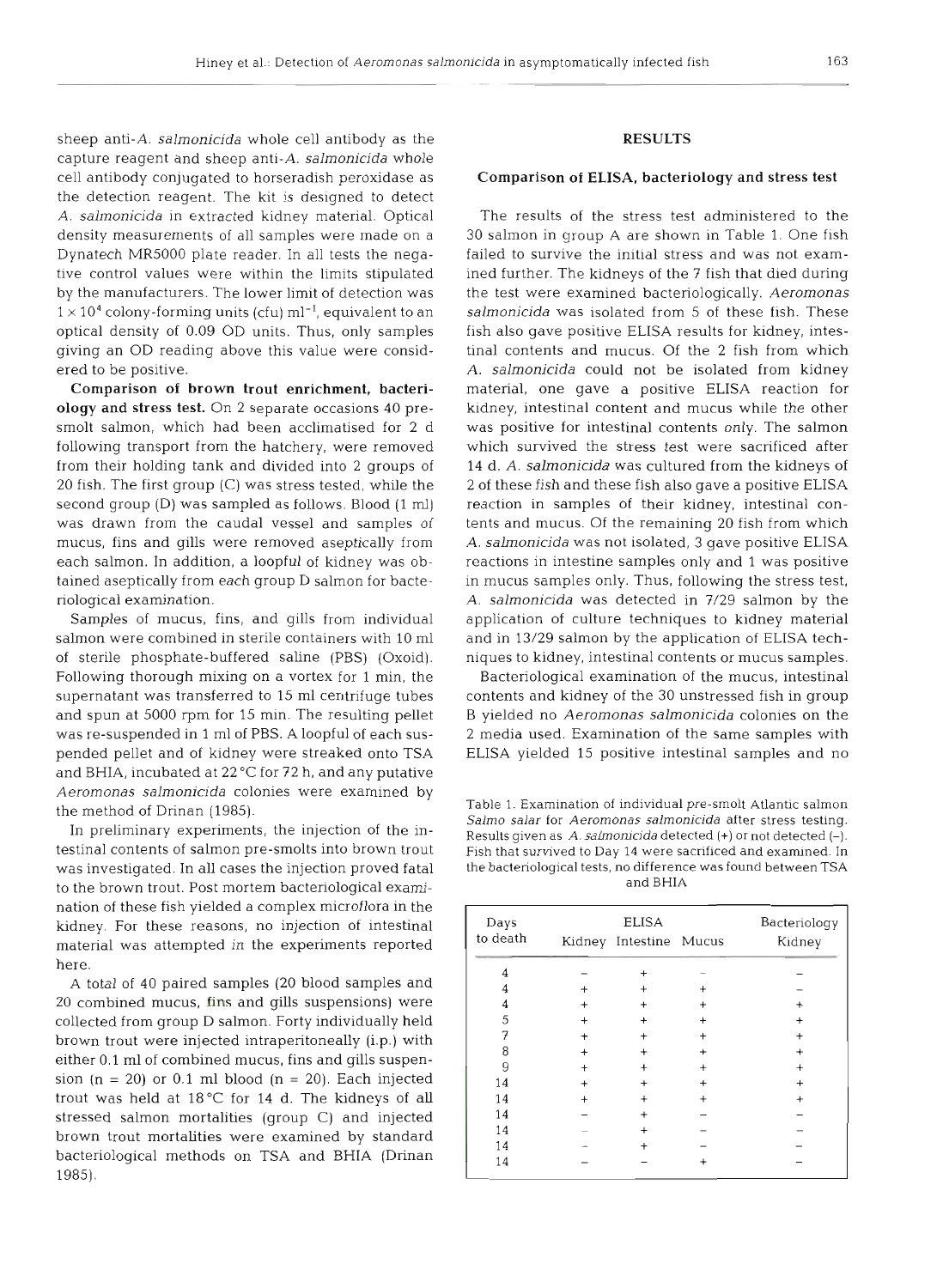Table 2. Examination of pre-smolt Atlantic salmon *Salmo salar* for *Aeromonas salmonicida* prior to stress testing. Results given as no. of fish positive  $(n = 30)$ . In the bacteriological tests, no difference was found between TSA and BHIA

| <b>ELISA</b> |                        |      | Bacteriology |                        |      |
|--------------|------------------------|------|--------------|------------------------|------|
|              | Kidney Intestine Mucus |      |              | Kidney Intestine Mucus |      |
| 0/30         | 15/30                  | 0/30 | 0/30         | 0/30                   | 0/30 |

positives from either the kidney or mucus (Table 2). The number of infections detected in unstressed salmon in group B by ELISA (15/30) was significantly different from the number detected by bacteriological examination of stressed salmon in group A (7/29)  $(\chi^2 = 4.22, 0.05 > p > 0.025)$  When the stressed smolts in group **A** were examined by ELISA, the number of infected fish detected (13/29) was not significantly different from that detected using the same method on the unstressed fish in group B (15/30) ( $\chi^2 = 0.158$ ,  $p > 0.5$ ).

### Comparison of brown trout enrichment, bacteriology and stress test

In a second series of experiments, brown trout ennchment was used to detect the presence of *Aeromonas salmonicida* in combined mucus, fins and gills samples from pre-smolt Atlantic salmon. Forty salmon from the same holding tank were divided into 2 groups. Twenty salmon (group C) were submitted to the stress test, and brown trout enrichment was used to detect *A. salmonicida* in a combined fins, gills and mucus sample taken from the other group of 20 salmon (group D). As a control, blood samples were also taken from the salmon in group D and examined by brown trout enrichment. This experiment was repeated and the results of both experiments using this protocol are shown in Table 3. In both experiments attempts to isolate A. *salmonicida*  from either the combined mucus, fins and gills or the

Table **3.** Detection of *Aeromonas salmonicida* in asymptomatically infected pre-smolt Atlantic salmon *Salmo salar* by stress test (modified method of Scallan & Smith 1984) and brown trout enrichment (i.p. injection of **0.1** m1 combined mucus, fins and gills or 0.1 m1 blood per brown trout). Results of bactenological exammation of kidneys of brown trout used for each detection method are given  $(n = 20)$ 

|                  | Stress test | Brown trout enrichment |       |  |
|------------------|-------------|------------------------|-------|--|
|                  |             | Combined               | Blood |  |
|                  | 10/20       | 7/20                   | 3/20  |  |
| Expt 1<br>Expt 2 | 16/20       | 14/20                  | 2/20  |  |

blood from the unstressed smolts in group D were unsuccessful. Combining the results of the 2 experiments there was no significant difference  $(\chi^2 = 1.28, p > 0.2)$ between the frequency with which asymptomatic infections were detected by bacteriological examination of the kidneys of stressed salmon (group C) and the frequency with which *A. salmonicida* was detected in the combined fins, gills and mucus samples of unstressed salmon by brown trout enrichment (group D). There was, however, a significant difference between the number of asymptomatically infected salmon detected by the stress test and those in which A. *salmonicida* was detected in blood samples by brown trout enrichment ( $\chi^2 = 23.2$ , p < 0.001). In both experiments, the numbers of salmon in which A. *salmonicida* was detected in the combined fins, gills and mucus using brown trout enrichment was higher than those in which it was detected in the blood. This difference was significant ( $\chi^2$  = 14.6, p < 0.001). It is therefore unlikely that the positive isolations following the injection of combined fins, gills and mucus material into brown trout can be accounted for by contamination of these samples with blood.

## **DISCUSSION**

The first set of experiments was designed to compare the efficiency of the detection of asymptomatic infections achieved using the standard stress test with either bacteriological examination or ELISA examination of samples taken from unstressed fish. In these experiments no asymptomatically infected pre-smolt salmon were detected by standard bacteriological examination of kidney, mucus or intestinal samples. Rose et al. (1989) also failed to culture *Aerornonas salmonicida* from the kidneys and rectum of asymptomatically infected fish. Bullock & Stuckey (1975) used bactenological examination of kidney samples to compare the efficiency of the detection of asymptomatic infections in stressed fish injected with triamcinolone acetonide and unstressed fish. In 94 trout examined they detected asymptomatic infections in 33 % of the stressed and 0% of the unstressed fish. Scallan (1983), using prednisolone acetate (McCarthy 1977), examined 2 groups of 132 salmon pre-smolts from the same population. In the group submitted to the stress test, 94 (72%) infected fish were detected bacteriologically, while in the unstressed group bacteriological examination of the kidney detected 5 (3.8 %) infected fish and intestinal culture detected 2 (1.5%). These results demonstrate that the stress test is significantly more efficient at detecting asymptomatic infections than standard bacteriological examination of the kidneys of unstressed fish. Daly & Stevenson (1985) have presented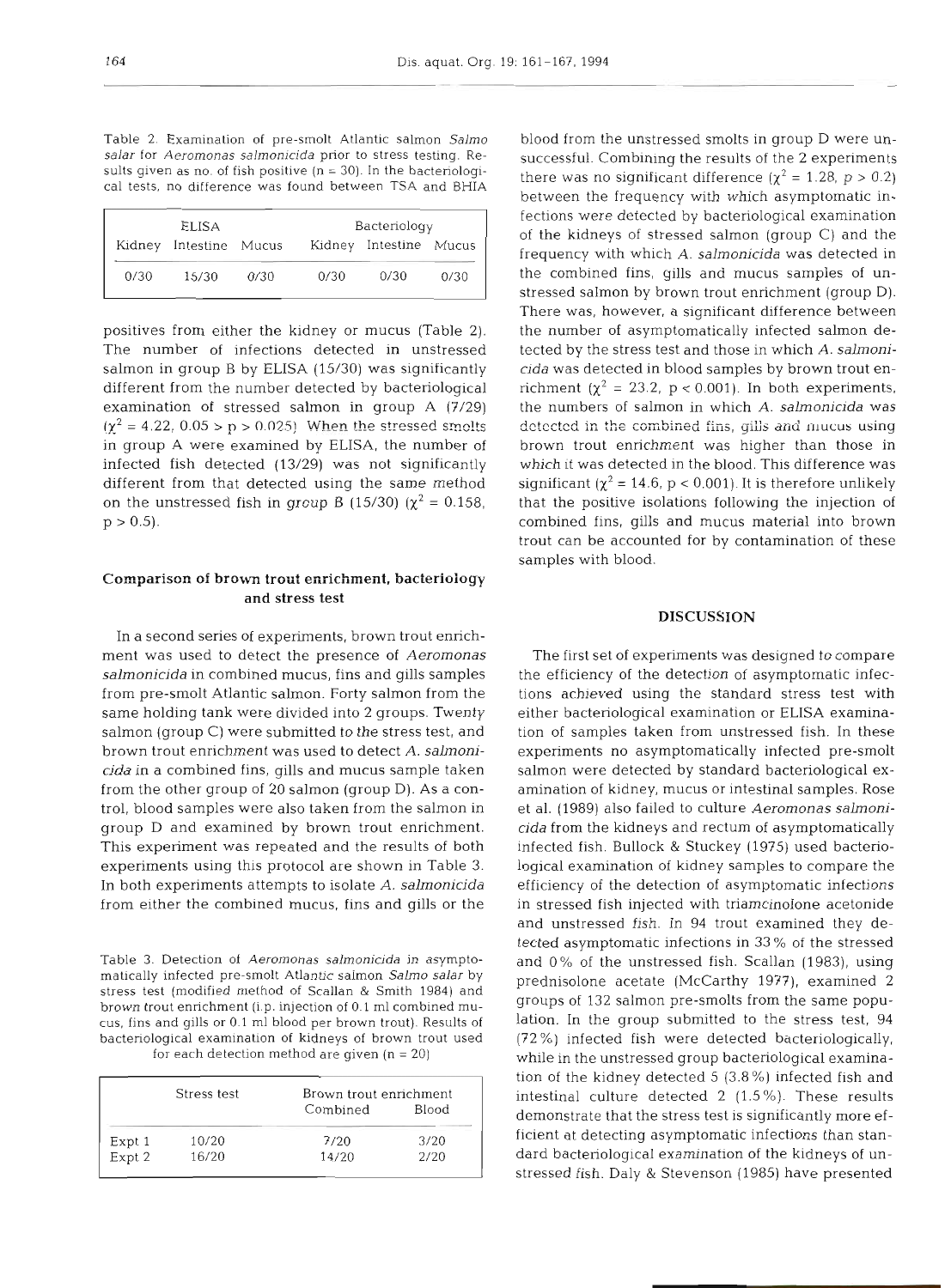data showing that culturing a variety of organs from unstressed salmon will approximately double the number of infections that can be detected bacteriologically. This improvement in bacteriological detection frequency would still result in detection frequencies significantly lower than those obtained by the stress test. It is possible that bacteriological examination may only detect fish with sub-clinical *A. salrnonicida* infections rather than those with true asymptomatic infections. If this is true, then the observations of Daly & Stevenson (1985) concerning the presence of *A. salmonicida* in a variety of internal organs may not be relevant to the question about the location of the pathogen in fish with true asymptomatic infections. In order to partially clarify the problem of the experimental definition of asymptomatic infections, Smith (1991) suggested that those covert infections detected by the stress test should be termed stress-inducible furunculosis (SIF). The relationship between SIF and asymptomatic infection detected by other methods should be considered unknown.

The failure in this work to detect *Aeromonas salmonicida* antigen in the kidney of unstressed fish is unlikely, for a variety of reasons, to be due to a failure of the method. The commercial ELISA kit was specifically developed to examine kidney samples, and in our hands it was clearly capable of detecting antigen in the kidneys of stressed fish. Rose et al. (1989), using the same ELISA kit, were able to detect significant antigen in the kidneys and intestines of unstressed fish. The significance of the detection, in this work, of antigen in the intestine of unstressed fish warrants discussion. It is possible that its presence in the intestine of the fish studied was a consequence of contamination of the commercial feed pellets used in the hatchery. This possibility has not been examined by other authors investigating the location of the pathogen in asymptomatically infected fish (Klontz 1968, McDermott & Berst 1968, Daly & Stevenson 1985, Rose et al. 1989). Two factors, however, suggest that feed contamination was not a likely explanation for the presence of the antigen detected in the intestinal samples. First, bacteriological examination of 17 samples of commercial feed pellets available in Ireland, not unfortunately including the pellets fed to the smolts prior to these experiments, has failed to detect any culturable *A. salrnonicida* (unpubl. results). Second, in the experiments reported here, the salmon smolts had been starved for 2 d prior to their leaving the hatchery, and for 3 d in the laboratory prior to examination. This period of starvation is considered to have been sufficient to have significantly reduced any antigen that might have been present in the feed. This is particularly true considering that the sensitivity of the ELISA was 104 cell equivalents of antigen per ml.

Rose et al. (1989) compared ELISA and the stress test in the detection of asymptomatic infections using the same commercial ELISA kit as was used in this work. They found that antigen could be detected by ELISA examination of the kidneys (27/57) and the intestine (9/27) of unstressed Atlantic salmon. In these experiments the stress test detected 14/53 infected fish. It is not clear why this result is in complete disagreement with the results reported here, where examination of the kidneys of unstressed salmon failed to detect any *Aerornonas salmonicida* antigen. Rose et al. (1989) reported an average of  $1.2 \times 10^4 \pm 1.0 \times 10^3$  bacteria in the kidneys of their asymptomatically infected salmon. Drinan (1985) reported a similar *A. salrnonicida* concentration in the kidneys of salmon 3 d after they had been injected i.m. with  $10 \times LD_{50}$  of the pathogen. These fish died 3 d later. The high pathogen concentration reported by Rose et al. (1989) in the kidneys of the fish they examined raises the possibility that these fish had received an unintentional stress prior to their examination, and that, at the time of sampling, they were in the early stages of a clinical infection. Mc-Carthy (1977) has shown that the kidney is the first organ from which *A. salmonicida* can be cultured following the administration of the standard stressors to salmonids with asymptomatic infections.

Cipriano et al. (1992) have suggested that *Aeromonas salmonicida* can be cultured, using Coomassie Brilliant Blue Agar (CBBA), from the mucus of trout taken from a population with a previous history of furunculosis. In this work we failed to detect *A. sahonicida* in the mucus of unstressed salmon either by bacteriological examination or ELISA. The failure to culture A. *salmonicida* from the mucus of unstressed salmon (groups B and D) in this work may, on the other hand, be a function of the media used. CBBA is not a selective medium for A-layer positive *A. salmonicida* but has been reported to facilitate its recognition on culture plates (Cipriano & Bertolini 1988, Teska & Cipnano 1993). However, the use of CBBA for the isolation of A. *salrnonicida* has not been found to give any selective advantage over TSA in this laboratory (Hiney 1994). The ELISA technique was capable of detecting *A. salmonicida* in the mucus of pre-smolt salmon examined following the stress test (group A) but no positives were detected in samples from unstressed salmon (group B). It is possible that this failure is a function of the low pathogen numbers in the mucus. Cipriano et al. (1992) detected approximately  $10^3$  cfu g<sup>-1</sup> in their mucus samples while the limit of detection of the commercial ELISA kit used in this work was  $1 \times 10^4$  cells.

In order to investigate the possible presence of low numbers of *Aeromonas sahonicida* in the mucus of unstressed pre-smolt salmon, the brown trout enrich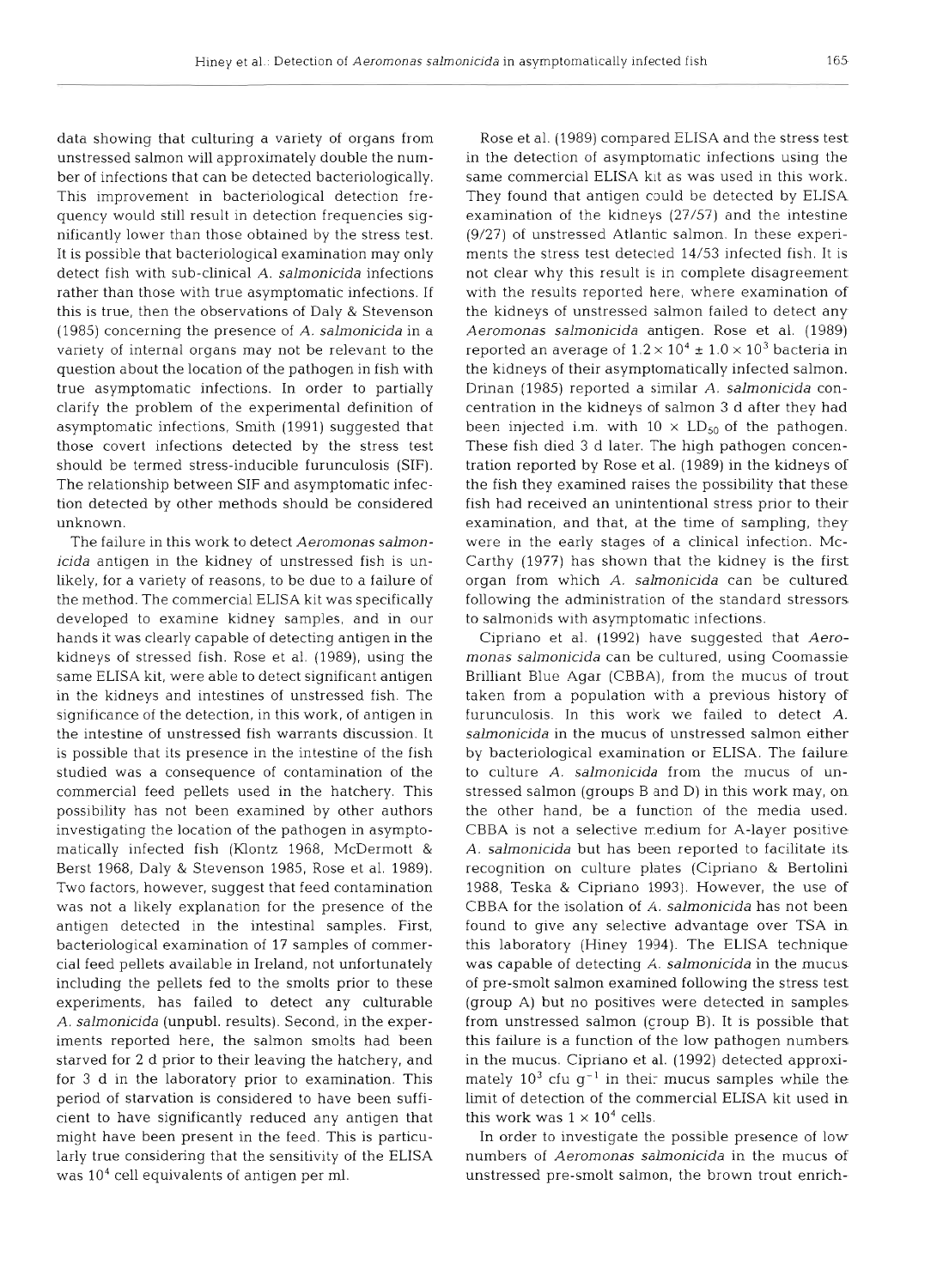ment technique was developed. The rationale underlying this technique is that the LD<sub>50</sub> of A. *salmonicida* for brown trout held in our laboratory is regularly under 1 cfu fish-' (Drinan 1985). Thus, brown trout represent a highly sensitive, semi-selective enrichment medium for the isolation of A. *salmonicida.* The results of the trout enrichment experiments clearly illustrate that **A.** *salmonicida* can be detected in the combined mucus, fin and gill samples of unstressed salmon. The frequency of its detection was not significantly different from the frequency at which the stress test detected infections in a paired group of salmon.

The results of this work suggest that the frequency with which *Aeromonas salmonicida* can, using certain techniques, be detected in samples from unstressed salmon pre-smolts is similar to the frequency with which asymptomatic infections can be detected by the stress test. In unstressed pre-smolts the successful detection methods were examination of samples of the intestines using ELISA techniques or examination of the gills, fins and mucus using brown trout enrichment. These data are in general agreement with the work of Klontz (1968) and Markwardt & Klontz (1989a) who have suggested that the intestine is the major location of the pathogen in asymptomatically infected fish and Cipriano et al. (1992) who suggested that the mucus was a second important location. The hypothesis that the primary location of A. *salmonicida* is on the external surfaces of fish is supported by the work of Smith & Davey (1993). They reported the elimination of asymptomatic infections in pre-smolt salmon by competitive exclusion with a bath-applied fluorescent pseudomonad. In this treatment, the pseudomonad was not detected in the internal organs of the smolts and it was concluded that the competition occurred on the external surfaces of the smolts.

The reported methods for the control or elimination of asymptomatic infections all involve the generation of high serum levels of antibiotics (McCarthy 1977, Roberts 1980, Scallan & Smith 1985, Markwardt & Klontz 1989b, O'Grady & Smith 1992). If *Aeromonas salmonicida* is located on the external surfaces of fish with asymptomatic infections, high serum levels of antibiotics may not prove effective at eliminating these infections. The elimination of such infections may be achieved by the administration of chemotherapeutants that themselves remain external to the fish. The range of agents that should be tested for the ability to eliminate asymptomatic infections might be extended to include those in the aminoglycoside group of antibiotics, such as streptomycin, neomycin or tobramycin. These antibiotics are poorly absorbed by the intestinal tract and are primarily used in veterinary medicine in the treatment of enteric and skin infections (Prescott & Baggott 1988).

#### LITERATURE CITED

- Bullock, G. L., Stuckey. H. M. (1975) Aeromonas salmonicida detection of asymptomatically infected trout. Prog. Fish. Cult. 37: 237-239
- Cipriano, R. C., Bertolini, J. B. (1988). Selection for virulence in the fish pathogen Aeromonas salmonicida using Coomassie Brilliant Blue agar. J. Wildl. Dis. 24: 672-678
- Cipriano, R. C., Ford, L. A., Teska, J. D., Hale, E. H. (1992). Detection of Aeromonas salmonicida in the mucus of salmonid fishes. J. aquat. Anim. Health 4: 114-118
- Daly, J. G.. Stevenson. R. M. W. (1985). Importance of culturing several organs to detect Aeromonas salmonicida in salmonid fish. Trans. Am. Fish. Soc. 114: 909-910
- Drinan, E. M. (1985). Studies on the pathogenesis of furunculosis in salmonids. Ph.D. thesis, National University of Ireland, Dublin
- Hastings, T S. (1988). Furunculosis vaccines. In: Ellis, A. E. (ed.) Fish vaccination. Academic Press, London, p. 93–111
- Hiney. M. P. (1994). Techniques in the study of epizootiology of the fish disease furunculosis. Ph.D. thesis, National University of Ireland, Dublin
- Horne, J. H. (1928). Furunculosis in trout and the importance of carriers in the spread of the disease. J. Hyg. 28: 67-78
- Klontz, G. W. (1968). Oral immunisation of coho salmon against furunculosis. In: Progress in sport fishery research. Bur. Sport Fish. Wildl. Resource Publ. 39, p. 81-82
- Mackie, T J., Menzies, W. J. (1938). Investigations in Great Britain of furunculosis of salmonidae. J. comp. Pathol. Therap. 51: 225-234
- Markwardt, N. M., Klontz, G. W. (1989a). Evaluation of four methods to establish asymptomatic carriers of Aeromonas salmonicida in juvenile spring chinook salmon, Oncorhynchus tshawytscha (Walbaum). J. Fish Dis. 12: 31 1-315
- Markwardt, N. M., Klontz, G. W. (1989b). A method to eliminate the asymptomatic carrier state of Aeromonas salmonicida in salmonids. J. Fish Dis. 12: 317-322
- McCarthy, D. H. (1977). Some ecological aspects of the bacterial fish pathogen, Aeromonas salmonicida. Aquatic Microbiol., SAB Symposium. 6: 199-324
- McDermott, L. **A.,** Berst, **A.** H. (1968). Experimental plantings of brook trout (Salvelinus fontinalis) from furunculosis infected stock. J. Fish. Res. Bd Can. 25: 2365-2370
- Mettam, A. E. (1914) Report on the outbreak of furunculosis in the river Liffey in 1913. Scientific Investigations of the Fisheries Branch. Department of Agriculture for Ireland, Dublin
- O'Grady, P,, Smith, P. (1992). Use of Flumisol bath treatments to eliminate stress inducible furunculosis in salmon smolts. **Bull.** Eur. Ass. Fish Pathol. 12: 201-203
- Plehn, M. (1911). Die Furunkulose der Salmoniden. Zbl. Bakteriol. ParasitKde 60: 609-624
- Prescott, J. F., Baggott, J. D. (1988). Antimicrobial therapy in veterinary medicine. Blackwell Scientific Publications, Oxford
- Roberts, S. D. (1980). **A** method of reducing the carrier state of Aeromonas salmonicida in juvenile pacific salmon. Ph.D. thesis, University of Idaho, Moscow
- Rose, A. S., Ellis, A. E., Adarns, A. (1989). An assessment of routine Aeromonas salmonicida carrier detection by ELISA. Bull. Eur. Ass. Fish Pathol. 9: 65-67
- Scallan, A. (1983). Investigations into asymptomatic carriers of furunculosis. Ph.D thesis, National University of Ireland, Dublin
- Scallan, **A.,** Smith, P. R. (1984). Investigations into seasonal variation of latent furunculosis. In: Acuigrup (ed.) Fish diseases — enfermedades de los peces. Proceedings of the